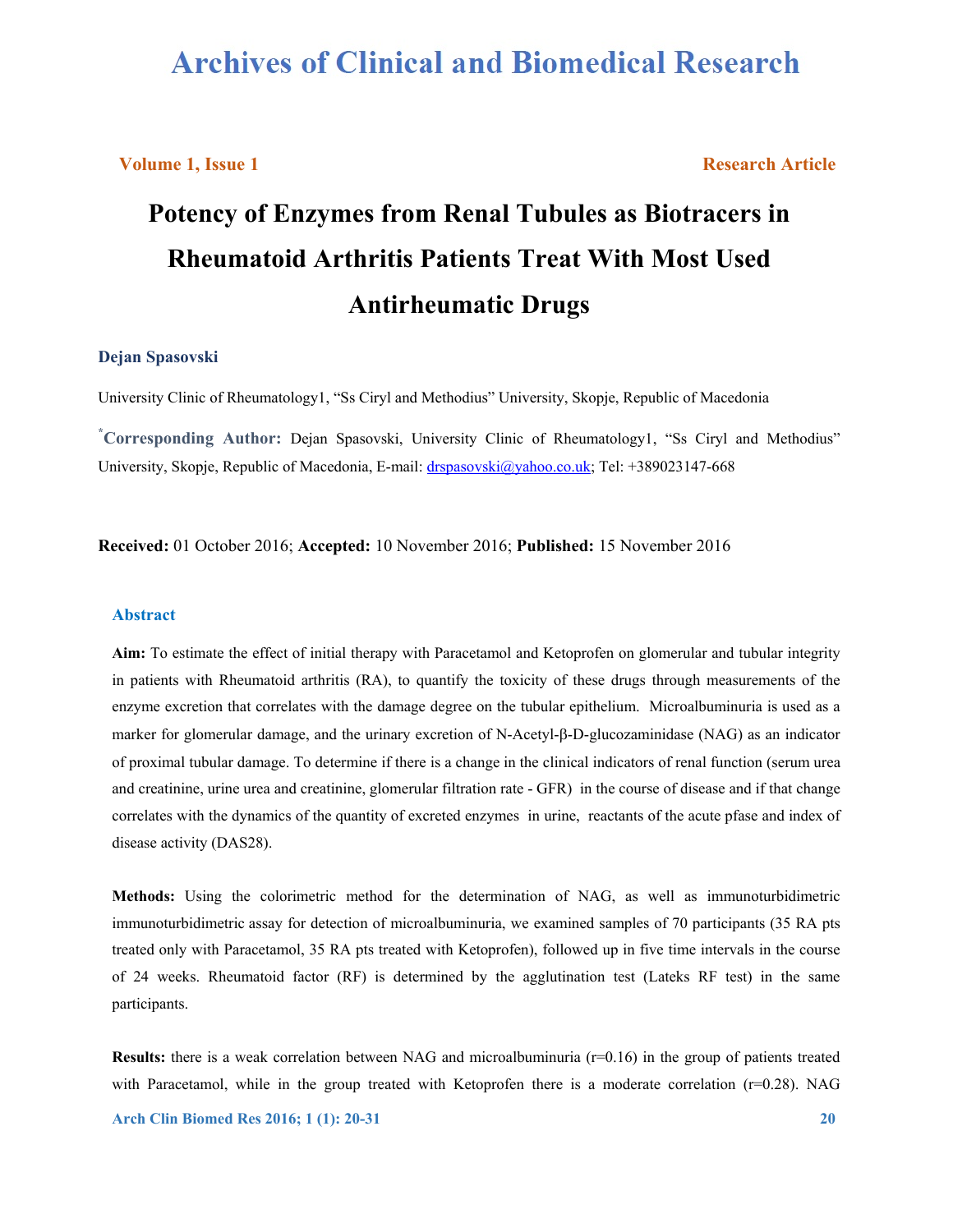enzymuria in range, in number of examined patients and in the time of appearance is greater and appears earlier in the group with Ketoprofen compared with the group of Paracetamol.

**Conclusions:** Ketoprofen is a more potent NAG inductor and triggers greater tubular enzymuria than Parcetamol.

**Keywords:** N-acetyl-β-D-glucosaminidase; Microalbumin; Rheumatoid arthritis; Paracetamol; Ketoprofen

# **1. Introduction**

The use of drugs in the treatment of Rheumatoid arthritis (RA) aims to shorten disease duration and prevent complications. Treatment with basic drugs somehow fulfil the expectations. There are a lot of findings recently which show that drugs can damage certain organs caused by their toxic effect due to their accumulation in the organs.

A lot of experiments were realized in the previous two decades, aiming to follow the toxic effect of pharmacotherapy to kidneys. These results are used as a base to follow up the influence of drugs in different kidney diseases. In these experiments, beside immunologic, radiologic and cytologic analyses, an important role play also biochemical analyses for detection of certain pathologic conditions caused in the course of treatment.

Among them, determination of enzymes' and their isoenzymes activity in the serum, urine and renal tissue has an important role.

Very often, therapeutic drugs (NSAIDs, Drugs that modify disease activity - DMRADs, Paracetamol, immunosuppressive and cytotoxic drugs), can have some nephrotoxic effect. The drug dose very often is not adjusted according to the patient's condition that can cause some unwanted effects, especially those related to kidney failure due to the their kidney accumulation. This can be seen in long term RA therapy.

Experiments done so far show that there is no indicator, traser or marker that reveals on time the nephrotoxicity caused in the course of disease. Efforts are made to detect these secondary (unwanted) effects by analysis of certain enzyme's activity in the urine.

# **1.1 Diagnostic and Prognostic Significance of Biotracers**

In the contemporary medicine, there is a tendency to find the most specific and most sensitive biomarkers as disease indicators and diagnostic tools for follow up of successful treatment. A lot of investigation has been made in order to choose potential biomarkers that would be important in the clinical practice, giving the best diagnostic information. Especially important were their analytical and clinical application and their cost-benefit. Useful biomarker has to fulfil some criteria:

1.To have relatively high tissue-specific concentration, and low concentration in other tissues.

2. To be adequately distributed subcellularly, so, after the cell damage to be found easily in the examined fluid.

3. To be constant long enough in order to be suitable for following its concentration.

**Arch Clin Biomed Res 2016; 1 (1): 20-31 21 22 21 22 21 22 21 22 21 22 21 22 21 22 21 22 21 22 21 22 21 22 21 22 21 22 21 22 21 22 21 22 21 22 21 22 21 22 21 22 21 22 21 22 21 22 21 22 21 22 21 22 21 22 21 22 21 22 21 22 2**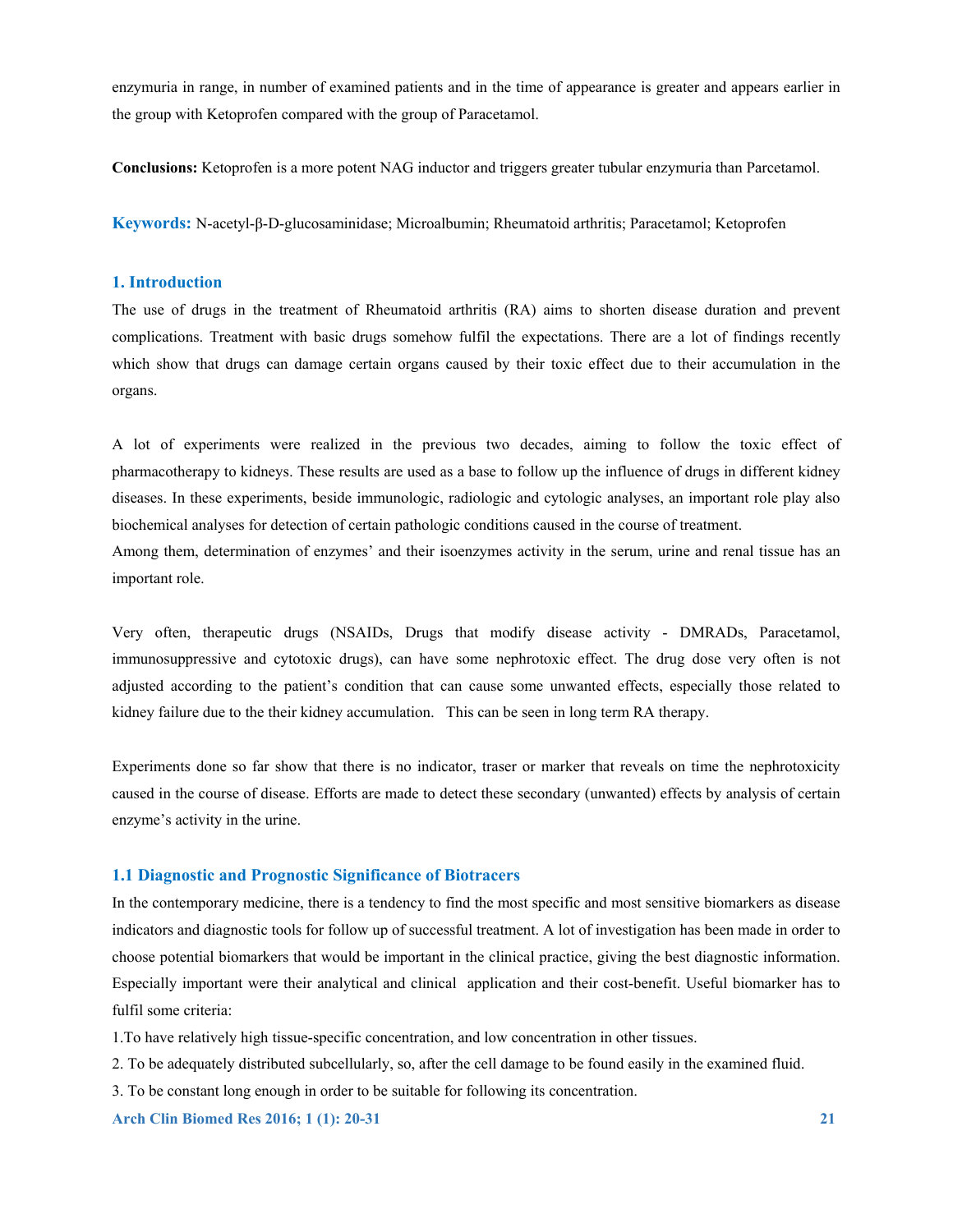- 4. To be able to be detected with sensitive analytical methods.
- 5. To be determined the cut-off values, taking in consideration clinical sensitivity and specificity.

#### **1.2 Renal Markers for Estimation of Renal Disfunction**

Urine enzymes could originate from plasma, lymph nodes of the urinary tract, epithelial cells of the urinary tract, white blood cells, red blood cells and kidneys. There are about 40 diffrent enzymes belonging to different groups: oxidoreductases, transferases, hydrolases, lyases. Only isomerases and ligases are not found in urine. Such great amount of enzymes in the urine shows the dominant role of the kidney in their excretion.

Several classes of measurable proteins in urine are used for estimation of the nephrotoxicity.

1. Enzyme with high molecular weight, that is not usually filtrated in the glomerulus, originating from the proximal tubule (microsomal AAP, NAG, γ-GT)

2. Intermediary proteins that are usually filtrated in the glomerulus in very small amounts are reapsorbed in the tubules in a great amount (microalbumin, transferrin).

3.Low molecular weight proteins that are normally filtered in the glomerulus and are reabsorbed in the tubules (β2 microglobulin).

According to their subcellular location these enzymes could be divided in membranous (AAP, γ-GT,AF), lysosomal (NAG, β-GLU, β-GAL, lysozyme), mitochondrial (MDH, γ-LDH), cytoplasm (LDH). With the development of histochemistry a detailed insight was made in the enzyme distribution in different nephron structures. Their presence is lower in glomerules than in tubules. The specific enzyme distribution in the nephron enables detection of the spot that is damaged as a sequel of nephrotoxic agents. Examination of the cell membranes of the brush epithelium of the proximal tubules prove the localization of the alanine amnopeptidase (AAP) in 90%, Alkaline phosphatase (AP) in 70% and γ-glutamyl transpeptidase (γ-GT) in 50% of the whole enzyme activity in the kidney. The examinations reveal that tubular part of the nephron is rich with enzymes. Brush border is very sensitive in changes in their physiological status, so the release of the superficial enzymes could be used as a marker in primary and secondary renal impairments due to different drugs and toxins [1, 2].

Of all the urinary enzymes, U-NAG (urinary) is the most examined. It is the enzyme which belongs to the class of hydrolases present in a great amount in the lysosomes in the proximal tubular cells [8]. In the human body and biological fluids there are two major enzyme forms: A (Acid) i B (Basic ) [3-5]. Percentage of A isoform (U-NAG-A) is the greatest in the normal urine [6,7].

At the end of the cell maturation process it is found in soluble form in the cytosol. That's why its excretion is connected with the exfoliative turnover and is noted as functional enzymuria. B isoform (U-NAG-B) depends on the matuation and is closely connected with the basal membrane in which it is present. Due to this location of B isoform (U-NAG-B), it is massively released in the tubular lumen only in the case of cytolytic tubular lesion. Its presence in the urine correlates with the cell lysis and is marked as lesion enzymuria.[8, 9]. NAG could be detected also in the circulation. But, plasma NAG could not pass over intact glomerular membrane because of its high molecular weight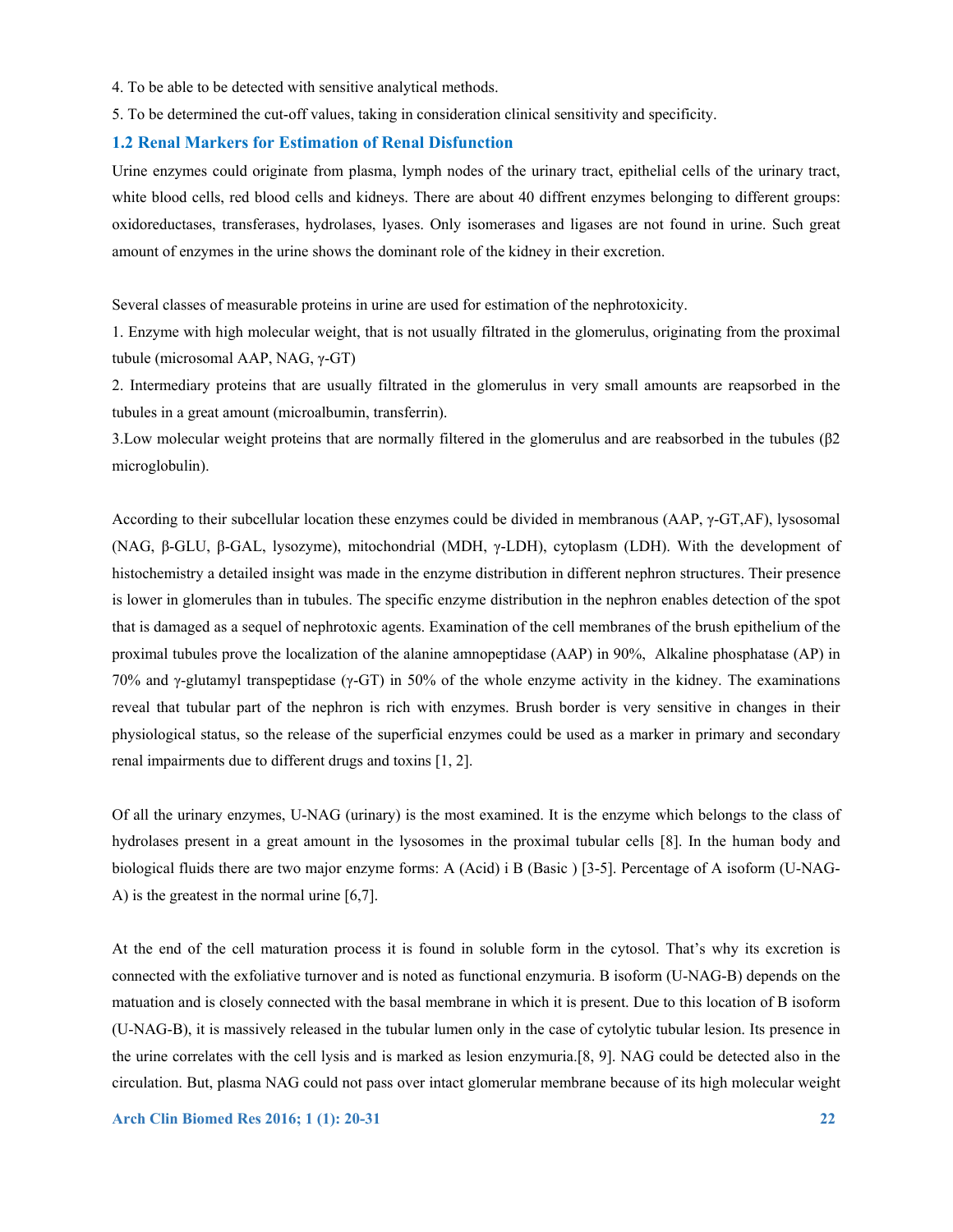(140.000 daltons). For that reason, in healthy individuals the urinary NAG is result of the enzyme amount released from the renal tubular cells [10] and is very sensitive marker for renal tubular damage.

# **1.3 Urine albumin (Microalbuminuria)**

Albumin (molecular weight - 66 KDa) is quantitatively the most important plasma and urine protein. Approximately 30% of urine proteins belong to albumin, and it is a good indicator for estimation of the changes in glomerular permeability. Such changes happen in patients with diabetic and hypertensive nephropathy, nephritic syndrome, preeclampsia and glomerulonephritis. Urine albumin excretion has high individual variability and depends on the physical activity and food variations. From the pathophysiological point of view microalbuminuria could be caused by the increased glomerular permeability for albumin, increased glomerular pressure and/or decreased tubular albumin reabsorption. Renal endothelium is intimately involved in the regulation of these processes [15, 16].

### **1.4 Renal Impairment due to Use Of Paracetamol And Ketoprofen**

If the drug is transported in proximal tubules via pinocytosis, than the hypothesis that nephrotoxicity is caused by lysosomal dysfunction due to the drug precipitation in lysosomes is proved. Vacuoles fulfilled with proteins are transported into the middle part of the cell, where they are unite with the existing lysosomes. Hydrolytic enzymes catabolize it and the new products are suitable for recirculation.

In the mechanism of Methotraxate nephrotoxicity two moments are very important:

- Active secretion in proximal tubules with the same degree of reabsorption
- Active transport inside the proximal tubules in the antiluminal side with restricted movement of tubular fluids. It is proved that the toxic agent can pass through cell membranes, entering in lysosomes in nonionised form, so it is trapped in these organelles due to the low pH.

Possible mechanism of nephrotoxicity could be due to interference of the normal lysosomal digestion which leads to lysis of the lysosomal membrane, and transfer of the acid hydrolyses in the cell cytosol of the proximal tubules, which is manifested latter with necroses.

As possible pathways for entrance in the epithelial cells are noted:

- Apical membrane transportation via pinocytosis with adequate drug uptake (chemotherapeutics, aminoglycosides, cephalosporins, diuretics i other toxic drugs) inside the lysosomes.
- Apical membrane transportation via some unknown way which complements the process of pinocytosis.
- Basolateral membrane transportation.

#### **2. Material and Methods**

The diagnosis of the patients included in the study is based on the revised diagnostic criteria for classification of Rheumatoid arthritis proposed in 1987 by the American Association for Rheumatism (ARA) [17]. In order to include the patient in the group with RA, he should fulfill at least 4 of the 7 criteria. Criteria 1-4 should persist at least 6 months.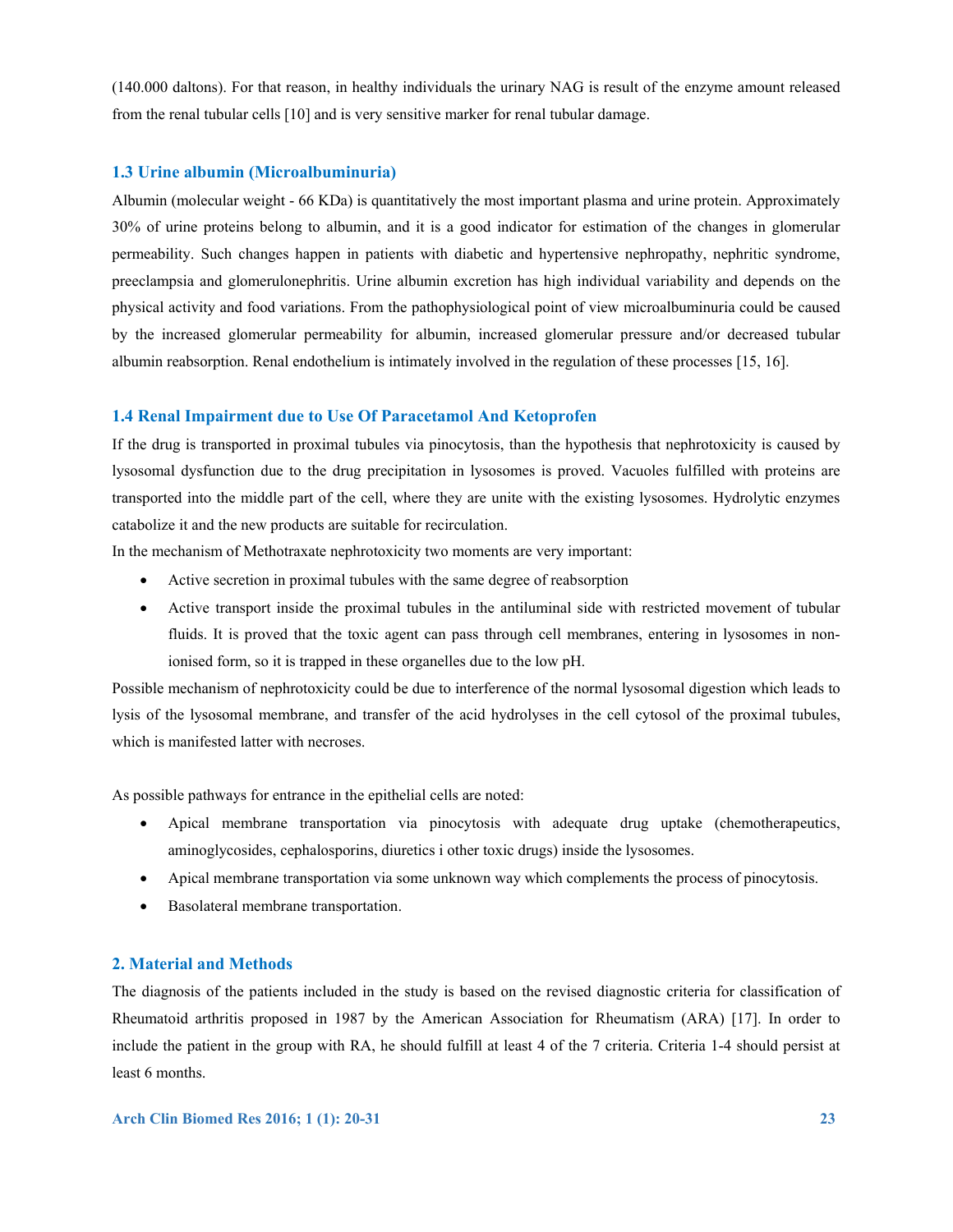In the study are included 35 patients with RA (20 women, 15 men), treated with Paracetamol, and 35 patients with RA (22 women, 13 men) treated with Ketoprofen. Their average age is 55.53 years ( $\pm 8$ , 42) range (40-65 years), in the group treated with Paracetamol, while 53, 24 years  $(\pm 10, 36)$  range (29-65 years) in the group treated with Ketoprofen. Mean disease duration from the beginning is  $40.11$  months ( $\pm 40$ , 23 months), range (1-168 months). None of the patients have previous or current history of renal disease. None of the patients previously used NSAIDs. Other patients negated using of other drugs such as golden salts, antibiotics or diuretics. Specimens are collected in the period of 2 years.

# **2.1 Inclusion criteria**

In the study are included patients with RA, aged 18-65 years, not previously treated with NSAIDs or DMARDs.

# **2.2 Exclusion criteria**

From the study have excluded patients with diseases or conditions that could influence results directly or indirectly:

- 1. Patient younger than 18 years.
- 2. Patients with previous history of disease of the spleen, thyroid gland, liver, kidneys, hematological, cardiovascular, neurological, autoimmune and lung diseases.
- 3. Patients with diabetes mellitus, febrile conditions, acute infections, neoplasms.
- 4. Patients with uric arthritis, SLE, mixed connective tissue disease, vasculitis.
- 5. Patients with history of blood transfusion and patients with body overweight.
- 6. Patients with history of use of drugs from the base line.
- 7. Patients that in 0 point had increased levels of glucose, serum and urine urea and creatinine, blood hypertension, smokers and blood and enzyme disorders
- 8. Patients previously treated with salicylates, antibiotics, golden salts or diuretics
- 9. All the patients took part in this study voluntarily, so the ethical criteria for this study are fulfilled.

# **2.3 Clinical Estimation of Disease Activity**

Clinical estimation is made by subspecialist in the field. Disease activity is estimated using DAS 28 index (Disease Activity Score - DAS 28) [18-20]. The index uses mathematical formula to obtain unique composite quantitative score, which consists of: palpable painful joints (maximal niumber 28), swallen joints (maximal niumber 28), Erythrocyte sedimentation rate (ESR) and patient's estimation for disease activity (0-100 mm). Visual Analogue Scale - VAS) and morning stiffness (minutes). DAS 28 index ranges from 0 to 10 and score  $\leq$  3.2 qualifies the disease as low active.

#### **2.4 Laboratory Estimation**

For clinical estimation of the disease, it is necessary to examine following laboratory variables: complete blood count and differencial, reactants of the acute phase, ACPA-antibodies, C-reactive protein (CRP), Rheumatoid factor (RF) and Erythrocyte sedimentation rate (ESR), alcaline phosphatase (AP), aspartat aminotransferase (AST), alanin aminotransferase (ALT), creatin kinase (CK), laktat dehydrogenase (LDH), serum urea, serum creatinin. Urine samples are taken not only for routine analyses, but also for determination of NAG and microalbuminuria.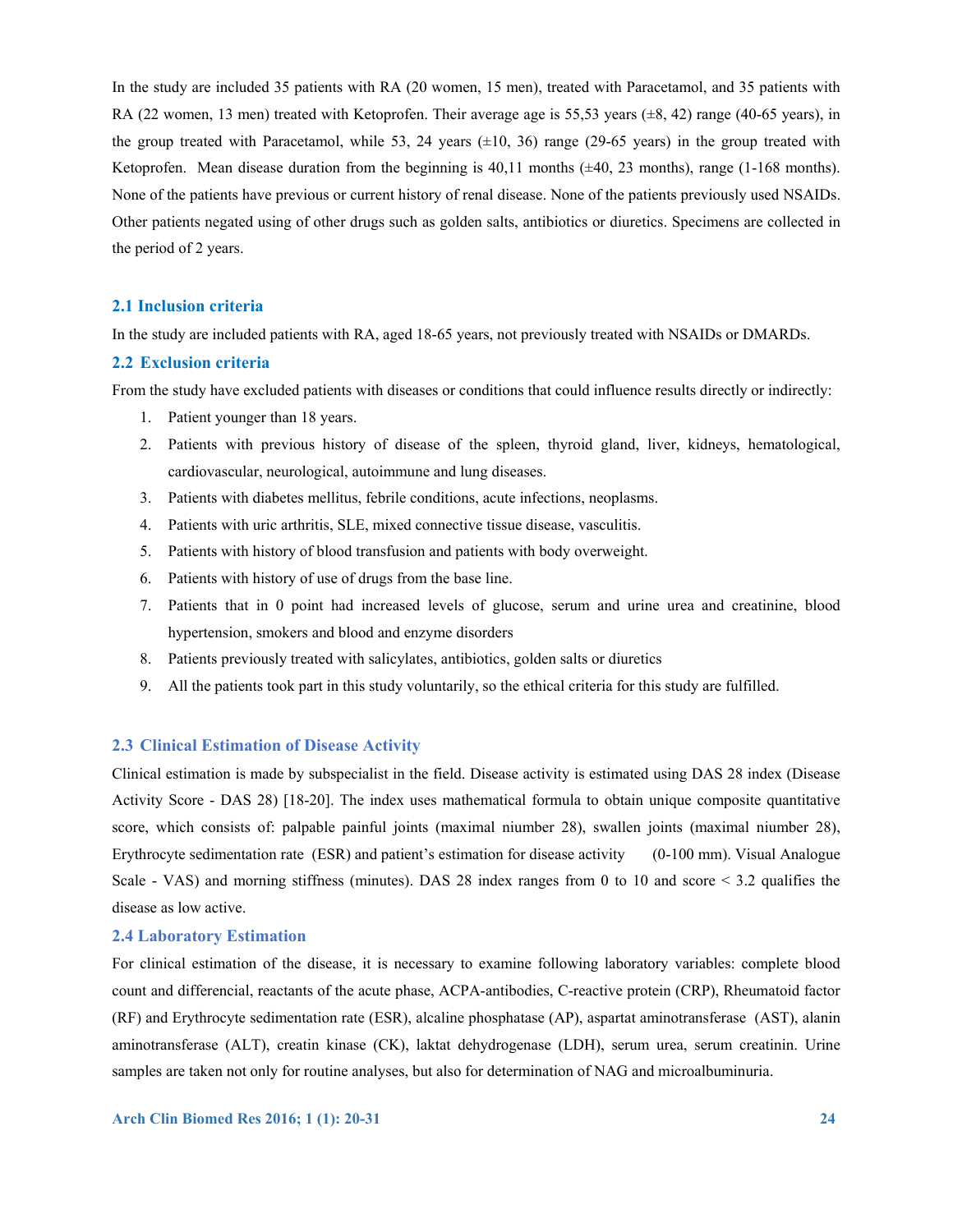# **2.5 Detection of Microalbuminuria With Immunoturbidimetric Assay (Randox Laboratories Limited)**

# **Principle:**

Undissolved sample is added to the puffer with antibodies specific for human serum albumin. The absorbance (340 nm) is proportional with the albumin concentration in the urine sample. With the construction of the standard curve from the standard absorbance, one can determine the albumin concentration in the sample. Determination is automatic with the use of DAKO tests.

**Urine sample and its storage:** The middle stream from the morning urination is taken. It is centrifuged before the use in order to use purified supernatant.

**Referent values:** Microalbuminuria: 2.0-20.0 mg/L.

# **2.6 Determination of the Activity of N-Acetyl-Β-D-Glucosaminidase (NAG): Colorimetric Assay (Roche)**

#### **Principle:**

3-cresolsulfonphthaleinyl-N-acetyl-β-D-glucosaminide as sodium salt is hydrolyzed from NAG releasing 3-cresolsulfonephthalein, sodium salt (3-cresol purple) which is measured photometrically on 580 nm wavelenght (Roche Mancheim tests). The examined urine is centrifuged and the supernatant is taken. **Referent values:** NAG in urine 0.27-1.18 U/mmol creatinine

Serum urea is determined with the method "Kassirer". **Referent values:** serum urea 3 - 7,8 mmol/L.

Serum creatinine is determined with the method "Jaffe". **Referent values**: serum creatinine 45-109 μmol/L; urine creatinine 7-17μmol/dU.

C-reaktiven protein (CRP) is determined with the agglutination assay (Latex CRP test) (BioSystems S.A. Reagens & Instruments Costa Brava 30, Barcelona, Spain). **Referent values:** < 6 mg/L CRP in serum

Rheumatoid factor (RF) is determined with the agglutination assay (Latex RF test) (BioSystems S.A. Reagens&Instruments Costa Brava 30, Barselona, Spain). **Referent values:** < 8 IU/ml in serum.

**Arch Clin Biomed Res 2016; 1 (1): 20-31 25**  For determination of the Erythrocyte sedimentation rate (ESR) is used quantitative method - Westergren test. **Referent values:** For men 7-8mm, for women 11-16mm.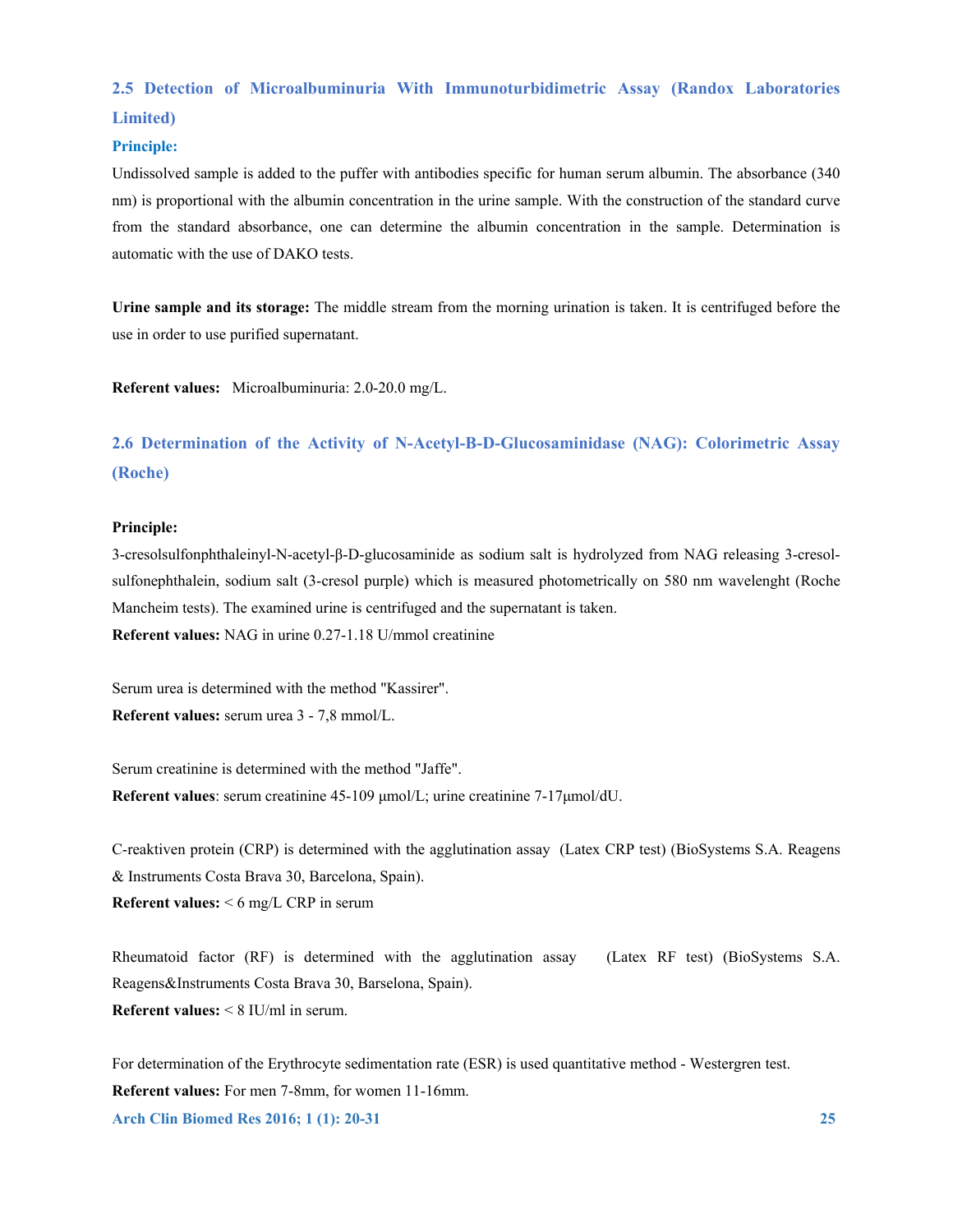# **2.7 Statistical analysis**

To test the significance of the differences between two arithmetic means i.e.proportions is used the Student t-test. To compare the mean values of certain numerical parameters between two groups was used Wilcoxon-matched test for independent species. Sensitivity and predictivity for positive and negative test of the examined markers is determined with the sensitivity and specificity test. P-value between 0.05 and 0.1 is considered statistically significant. Data analysis is performed with statistical package Statistica 7.0.

# **3. Results**

Analyzing the group of patients treated with Paracetamol in comparison with the distribution of patients, according to NAG values in the four samples, one can conclude that NAG values are registered in 20 patients in the 12th week, when the degree of the mean urine NAG value is highest  $(1.20 \pm 1.04)$ .

Analyzing the group of patients treated with Paracetamol in comparison with the distribution of patients, according to NAG values in the four samples, one can conclude that NAG values are registered in 26 patients in the 12th week, when the degree of the mean urine NAG value is highest  $(1.80 \pm 0.33)$ .

Testing the significance of the differences in both groups in the 0 (zero) sample in the group of patients treated with Paracetamol, the mean value of the NAG enzymuria is in the range 0.93±0.48, while in the group of patients treated with Ketoprofen is 1.59±0.67. That shows that Ketoprofen is more potent NAG indicated in comparison with Paracetamol both in range and in the time of appearance (Table 1).

In the group of patients treated with Paracetamol, about the distribution of patients, according to the values of microalbuminuria in the four groups, one can conclude that increased values of microalbuminuria are registered in 5 patients in the  $4<sup>th</sup>$  week, when the degree of microalbuminuria is highest  $14.1 \pm 1.07$ .

Analyzing the distribution of patients, according to the values of microalbuminuria in the four samples, in the group of patients treated with Ketoprofen, one can conclude that in 7 patients in the 4th week, when the degree of microalbuminuria is highest 18.80±0.33.

Testing the significance of the differences in both examined groups in the zero sample, in the group of patients treated with Paracetamol, mean value of microalbuminuria is in the range 0.53±0.48, while in the group of patients treated with Ketoprofen is 0.67±0.57. That explains that Paracetamol has identical values of microalbuminuria in comparison with Ketoprofen.

Analysis with the Pearsons c2 test shows that there is a moderate correlation between NAG and microalbuminuria  $(r=0.28)$  between the increase of the values of NAG and microalbuminuria in the four samples in the follow up period of 12 weeks in the group of patients treated only with Ketoprofen (Graph 2 & 4).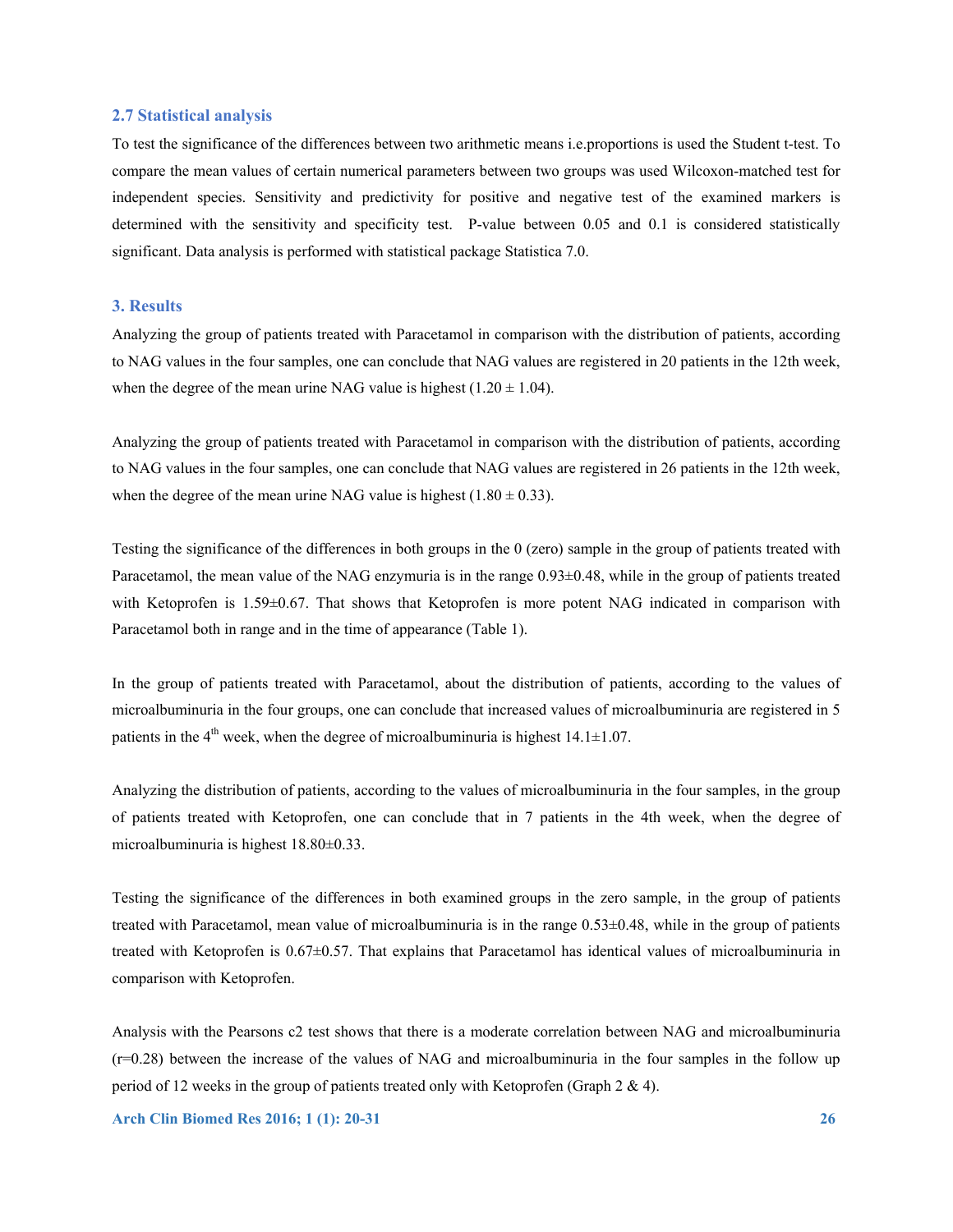Analysis with the Pearsons  $c2$  test shows that there is a statistical significant correlation ( $r=0.16$ ) between the increase of the values of NAG and microalbuminuria in the four samples in the follow up period of 12 weeks in the group of patients treated only with Paracetamol (Graph 1& 3).

| <b>GROUP PARACETAMOL</b> |                    |                    | <b>GROUP KETOPROFEN</b> |                    |
|--------------------------|--------------------|--------------------|-------------------------|--------------------|
| $N=35$                   |                    |                    | $N=35$                  |                    |
|                          | *NAG               | MICROALBUMINURIA   | <b>NAG</b>              | MICROALBUMINURIA   |
|                          | $+ > 1.18$         | $+ >20$            | $+ > 1.18$              | $+ >20$            |
|                          | (U/mmol/creatin)   | (mg/L)             | (U/mmol/creatin)        | (mg/L)             |
|                          | value $(M \pm SD)$ | value $(M \pm SD)$ | value $(M \pm SD)$      | value $(M \pm SD)$ |
|                          |                    |                    |                         |                    |
| $\boldsymbol{0}$         | $1.13 \pm 0.54$    | $12.91 \pm 10.07$  | $0.93 \pm 0.48$         | $16.35 \pm 7.41$   |
| time                     | 13                 | 5                  | 13                      | 5                  |
| $\overline{4}$           | $1.17 \pm 0.48$    | $14.1 \pm 1.07$    | $1.27 \pm 0.47$         | 18.80±0.33         |
| weeks                    | 18                 | 5                  | 18                      | 7                  |
| 8 weeks                  | $1.19 \pm 0.67$    | $11.91 \pm 11.23$  | $1.58 \pm 1.40$         | $16.50 \pm 9.69$   |
|                          | 19                 | $\overline{4}$     | 23                      | $\overline{4}$     |
| 12                       | $1.20 \pm 1.04$    | $12.08 \pm 10.68$  | $1.80 \pm 0.33$         | $15.50 \pm 8.58$   |
| weeks                    | 20                 | $\overline{2}$     | 26                      | $\overline{2}$     |

**Table1**. NAG, microalbuminuria in the group of patients with Paracetamol and Ketoprofen.

\*NAG – positive value (>1.18 U/mmol/creatin ); Microalbuminuria- positive value (>20mg/L);

\*\*. Data are expressed as mean values M±SD and as the number of patients with values in the normal range or above normal .



**Graph 1***.* Pearson's coefficient of correlation (r) between the values of NAG and microalbuminuria in the group treated with Paracetamol. There is a weak correlation between NAG and microalbuminuria (r=0.16).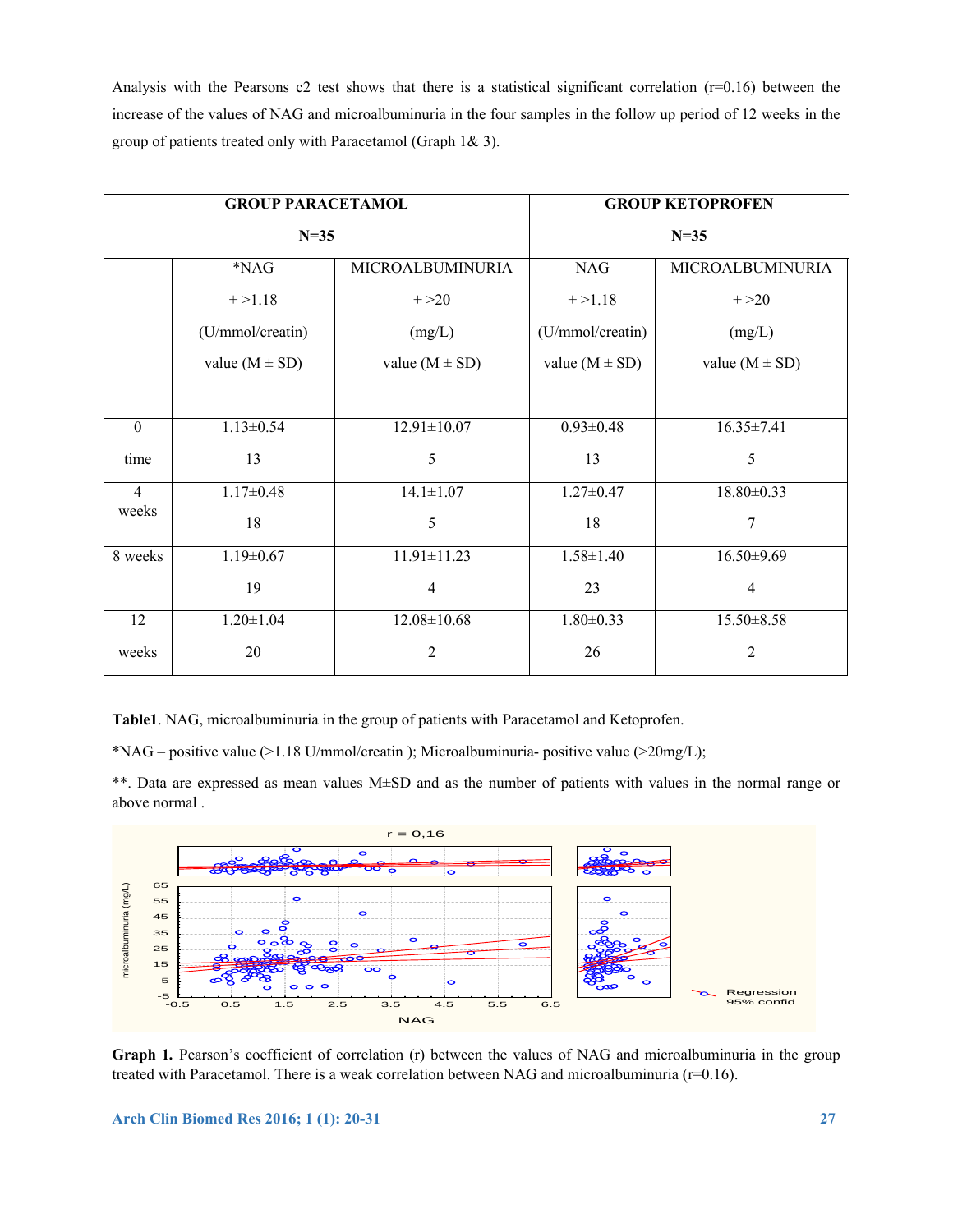

**Graph 2***.* Pearson's coefficient of correlation (r) between the values of NAG and microalbuminuria in the group treated only with Ketoprofen. There is a moderate correlation between NAG and microalbuminuria (r=0.28).



**Graph 3.** Distribution of patients in the group with Paracetamol according to the increased values of NAG, microalbuminuria and other laboratory variables in the four samples.



**Graph 4***.* Distribution of patients in the group with Ketoprofen according to initial values of NAG, microalbuminuria and other laboratory variables in the four samples.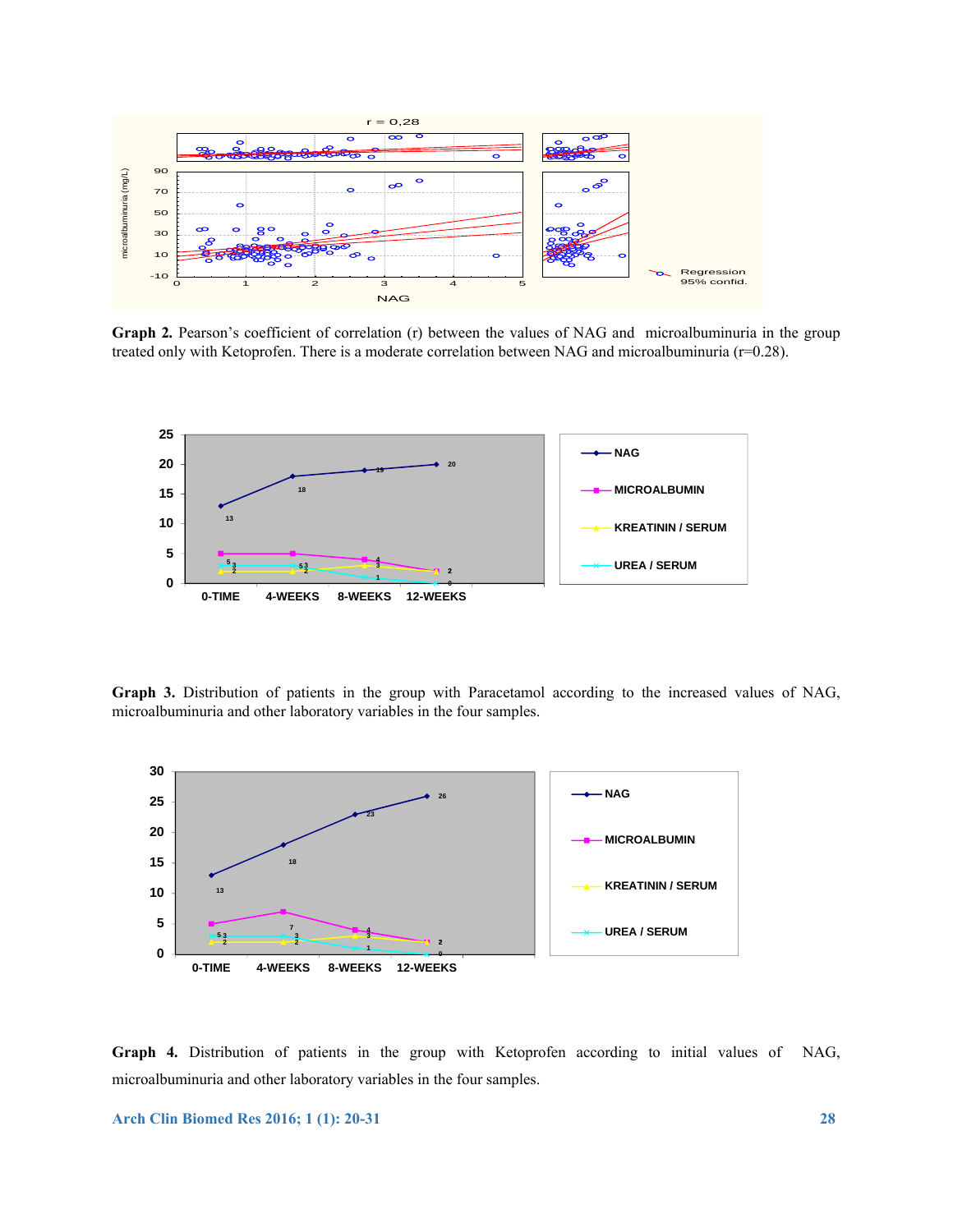# **4. Discussion**

Traditional treatment of RA includes non-steroid anti-inflammatory drugs (NSAIDs), drugs that modify the disease (DMARDs), steroids, immunosuppressive and cytotoxic drugs. Metotrexate in low dose regime is the most frequent drug from the group of DMARDs, while from the group of NSADs the most used drug is Ketoprofen (NiflamR, KetonalR), as well as Paracetamol.

The approach for estimation of the drug nephrotoxicity is possible only with drugs that have dominant proximal tubular excretion, such as Metotrexate, Ketoprofen, Paracetamol and golden salts).

Such approach for estimation of the drug nephrotoxicity is not applicable for other drugs from the base line used in the treatment of RA, such as resochin, sulphasalazine and leflunomide, due to the predominant hepatobiliar secretion. There are not data in the literature for the toxic effect of these drugs on proximal tubular disfunction. In untreated RA primarily is affected tubular and much less glomerular function (21). Glomerular integrity is basically intact in the examined groups of RA patients with the use of Paracetamol and Ketoprofen. The initial increase in the activity is the result of the changes in cell synthesis and not always enzymuria could be the result of the lytic or necrotic processes.

Paracetamol usually does not trigger significant damage of the renal proximal tubules in most of the examined patients. Nephrotoxicity of Ketoprofen is higher in comparison with Paracetamol.

Ketoprofen is a more potent NAG inductor in comparison with Paracetamol. NAG induction is higher and appears earlier in the use of Ketoprofen in comparison with Paracetamol.

These results correspond with the findings in the literature (22-26). Early detection of the increased NAG enzymuria or appearance of the microalbuminuria before the beginning of the drug use could be useful compared with the possible toxicity probably related to impaired renal clearance.

There is not any change in the clinical indicators of the renal function compared with the degradation products of the nitrogen metabolism (serum creatinin, serum urea) in the course of disease. The least sensitive markers for early nephrotoxicity caused by Ketoprofen and Paracetamolot are the serum creatinin and urea concentration, as well as the level of calculated creatinin clearance. These tests point out the changed, decreased glomerular filtration, but not changes in the renal tubular function. We think that the use of these parameters could be applicable in the clinical practice in cases with long term therapy with Ketoprofen, Metotrexate and Paracetamol combined with antibiotic therapy, when they can show impairment of the gromerular filtration.

# **5. Conclusion**

**Arch Clin Biomed Res 2016; 1 (1): 20-31 29**  Results obtained in our study proved the safety of Paracetamolot and Ketoprofenot in the treatment of RA patients.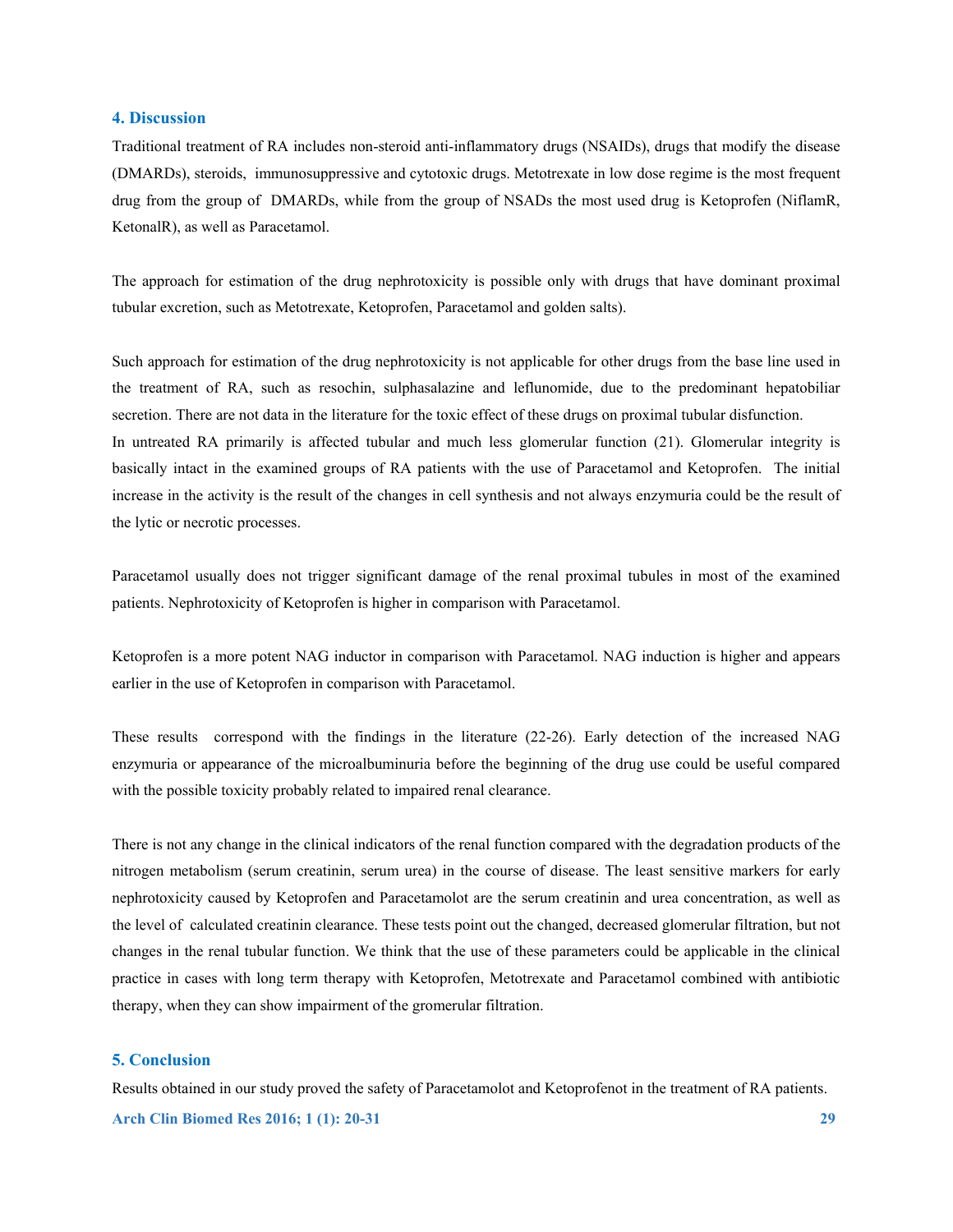As measures taken for prevention of nephrotoxicity are: follow up of the renal function by regular check up of the enzyme activity in the urine, estimation of the effectiveness of the exfoliative turn over on tubular cells, avoidance of frequent use of drugs and individual adjustment of the drug dosage.

As the complementary diagnostic tools, determination of the urine NAG together with urinary creatinin excretion could be more sensitive tests for renal damage in patients with RA.

# **Conflict of Interest**

The authors declare no conflict of interest.

# **References**

- 1. Moriguchi J, Ezaki T, Tsukahara T, Furuki K, Fukui Y, et al. Comparative evaluation of four urinary tubular dysfunction markers, with special references to the effects of aging and correction for creatinine concentration. Toxicol Lett 143 (2003): 279-290.
- 2. Banday AA, Farooq N, Priyamvada S, Yusufi AN, Khan F. Time dependent effects of gentamicin on the enzymes of carbohydrate metabolism,brush border membrane and oxidative stress in rat kidney tissues. Life Sci 82 (2008): 450- 459.
- 3. Neufeld EF. Natural history and inherited disorders of a lysosomal enzyme, b hexosaminidase. J Biol Chem 262 (1989):10927–10930.
- 4. Robinson D, Stirling JL. N-Acetylglucosaminidase in human spleen. Biochem J 107 (1968): 321-327.
- 5. Price RG, Dance N. The demonstration of multiple heat stable forms of N-acetyl-b glucosaminidase in human serum. Biochim Biophys Acta 271 (1972): 145-153.
- 6. Lockwood TD, Bosmann HB. The use of N-acetyl-glucosaminidase in human renal toxicology. 1. Partial biochemical Characterization and excretion in human and release from the isolated rat kidney. Toxicol Appl Pharmacol 49 (1979): 323-336.
- 7. Gibey R, Dupond JL, Henry JC. Urinary N-acetyl-D-glucosaminidase isoenzyme profile: a tool for evaluating nephrotoxicity of aminoglycosides and cephalosporins. Clin Chim Acta 137 (1984): 1-11.
- 8. Paigen K, Peterson J. Coordinacy of lysosomal enzyme excretion in human urine.J Clin Invest 61 1978):751-762.
- 9. Bourbouze R, Bernard M, Baumann FCh, Perez-Gonzales N, Martin-Barientos J, et al. Subcellular distribution of the N-acetyl-b-D-glucosaminidase isoenzymes from rabbit kidney cortex. Cell Mol Biol 32 (1984): 67-74.
- 10. Burton CJ, Walls J. Proximal tubular cell, proteinuria and tubulo-interstitial scarring. Nephron 68 (1994): 287-293.
- 11. Chiu JSP. Models used to asses renal function.Drug Devel Res 32 (1994): 247-255.
- 12. Price RG. Measurement of N-acetyl-β-glucosaminidase and its isoenzymes in urine, methods and clinical applications. Eur J Clin Chem Clin Biochem 30 (1992): 693–705.
- 13. Price RG. The role of NAG (N-acetyl-β-D- glucosaminidase) in the diagnosis of kidney disease including the monitoring of nephrotoxicity.Clin Nephrol 38 (1992): 14-19.
- 14. Tucker SM, Pierce RJ, Price RG. Characterization of human N-acetyl- β-D glicosaminidase isoenzymes as an indicator of tissue damage in disease.Clin Chim Acta 102 (1980): 29-40.